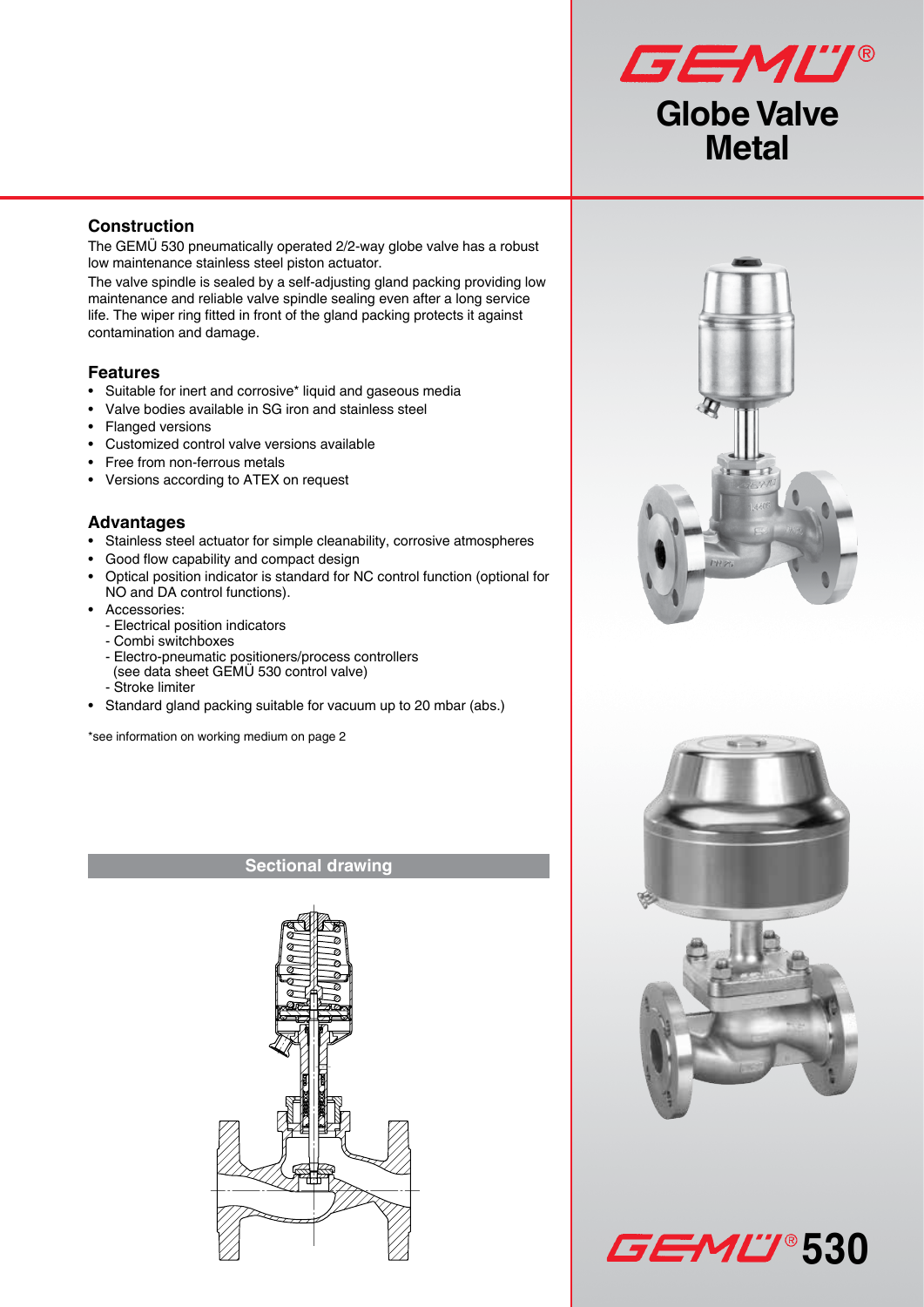#### **Technical data**

## **Working medium**

Corrosive, inert, gaseous and liquid media and steam which have no negative impact on the physical and chemical properties of the body and seal material.

| Medium temperature         | $-10$ °C to 180 °C           |
|----------------------------|------------------------------|
| Operating pressure         | see table below              |
| Max. permissible viscosity | 600 mm <sup>2</sup> /s (cSt) |
|                            |                              |

Other versions for lower/higher temperatures on request

#### **Control medium**

| Inert gases                               |                         |
|-------------------------------------------|-------------------------|
| Max. perm. temperature of control medium: | 60 °C                   |
| Filling volume:                           |                         |
| Actuator size 1G1, 1M1:                   | $0.025$ dm <sup>3</sup> |
| Actuator size 2G1, 2M1:                   | $0.084$ dm <sup>3</sup> |
| Actuator size 3G1, 3M1:                   | $0.245$ dm <sup>3</sup> |
| Actuator size 4G1:                        | $0.437$ dm <sup>3</sup> |
| Actuator size 5G1:                        | $0.798$ dm <sup>3</sup> |
| Actuator size 6G:                         | 2.150 $\rm{dm^3}$       |
|                                           |                         |

## **Ambient conditions**

Max. ambient temperature 60 °C

| Maximum permissible seat leakage rate |                 |                       |              |             |  |  |
|---------------------------------------|-----------------|-----------------------|--------------|-------------|--|--|
| <b>Seat seal</b>                      | <b>Standard</b> | <b>Test procedure</b> | Leakage rate | Test medium |  |  |
| <b>PTFE</b>                           | DIN EN 12266-1  | P <sub>12</sub>       |              | air         |  |  |
| Metal                                 | DIN EN 12266-1  | P <sub>12</sub>       |              | air         |  |  |

| <b>Control pressure [bar]</b>                                                            |                                                              |  |  |  |  |
|------------------------------------------------------------------------------------------|--------------------------------------------------------------|--|--|--|--|
| C. f. 1 Normally closed (NC) / Flow direction: under the seat                            |                                                              |  |  |  |  |
| <b>Actuator size</b>                                                                     |                                                              |  |  |  |  |
| 1G1, 2G1, 3G1, 4G1                                                                       | $4.0 - 8.0$                                                  |  |  |  |  |
| 5G1                                                                                      | $5.0 - 8.0$                                                  |  |  |  |  |
| 6G4                                                                                      | $3.5 - 8.0$                                                  |  |  |  |  |
| 6G5                                                                                      | $4.5 - 8.0$                                                  |  |  |  |  |
| 6G6                                                                                      | $5.0 - 8.0$                                                  |  |  |  |  |
|                                                                                          | C. f. 1 Normally closed (NC) / Flow direction: over the seat |  |  |  |  |
| 1M1, 2M1, 3M1                                                                            | max. 7 bar                                                   |  |  |  |  |
| Higher control pressures on request.                                                     |                                                              |  |  |  |  |
| C. f. 2 Normally open (NO) / C. f. 3 Double acting (DA) / Flow direction: under the seat |                                                              |  |  |  |  |
| for values see diagram see page 5                                                        |                                                              |  |  |  |  |

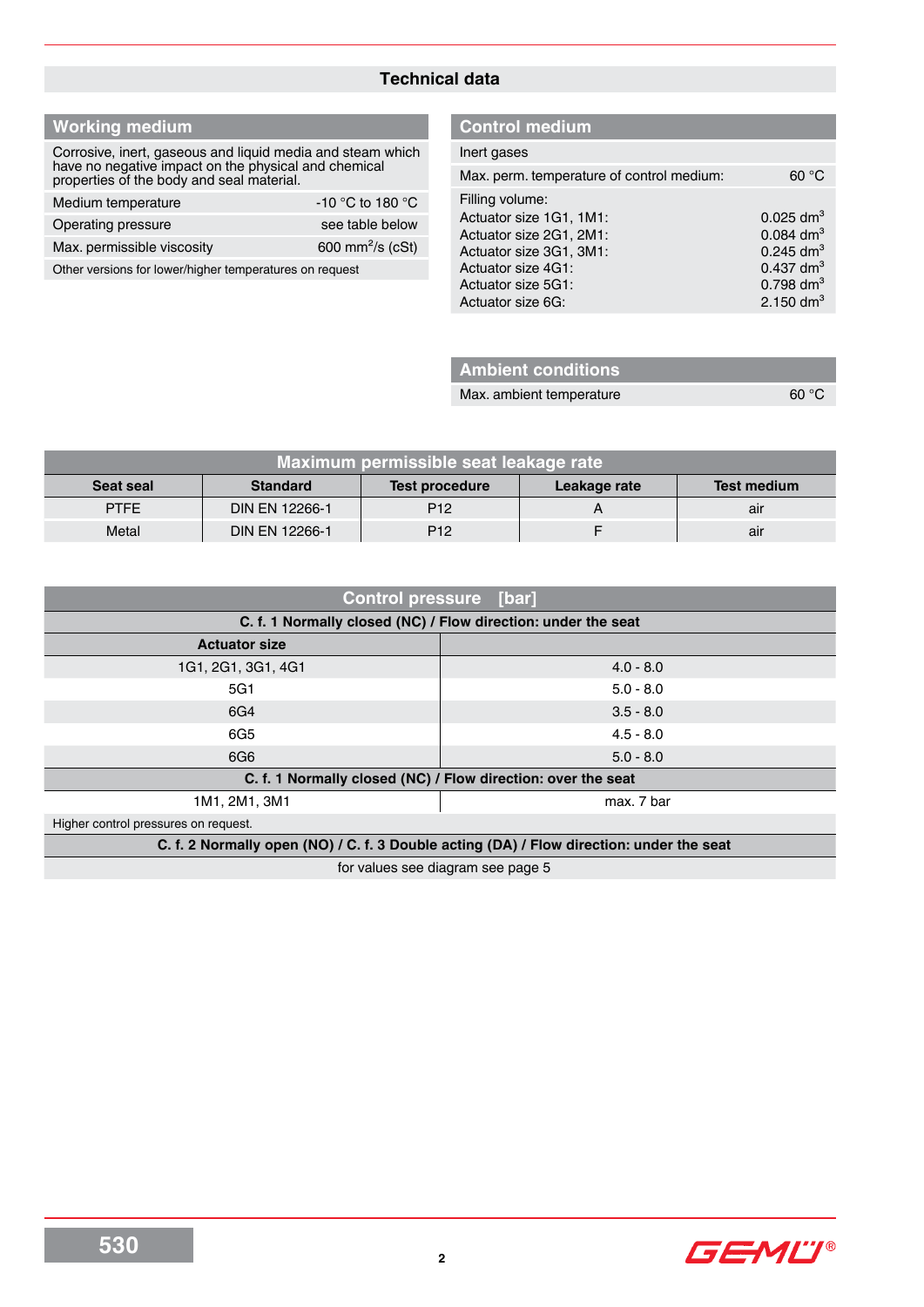## **Technical data**

| <b>Max. operating pressure</b><br>[bar] |                          |                                                                                          |              |                          |                          |                          |              |              |               |
|-----------------------------------------|--------------------------|------------------------------------------------------------------------------------------|--------------|--------------------------|--------------------------|--------------------------|--------------|--------------|---------------|
| <b>Actuator size</b>                    | <b>DN 15</b>             | <b>DN 20</b>                                                                             | <b>DN 25</b> | <b>DN 32</b>             | <b>DN 40</b>             | <b>DN 50</b>             | <b>DN 65</b> | <b>DN 80</b> | <b>DN 100</b> |
|                                         |                          | C. f. 1 Normally closed (NC) / Flow direction: under the seat                            |              |                          |                          |                          |              |              |               |
| 1G1                                     | 10.0                     | 6.0                                                                                      |              |                          |                          |                          |              |              |               |
| 2G1                                     | 22.0                     | 12.0                                                                                     | 7.0          | 4.0                      |                          |                          |              |              |               |
| 3G1                                     |                          | 25.0                                                                                     | 16.0         | 10.0                     | 6.0                      | 3.0                      |              |              |               |
| 4G1                                     |                          |                                                                                          | 25.0         | 18.0                     | 12.0                     | 7.0                      |              |              |               |
| 5G1                                     |                          |                                                                                          | 40.0         | 35.0                     | 20.0                     | 15.0                     | 8.0          | 6.0          | 3.0           |
| 6G4                                     |                          |                                                                                          |              |                          |                          |                          | 16.0         |              |               |
| 6G5                                     |                          |                                                                                          |              |                          |                          | 40.0                     |              |              |               |
| 6G6                                     |                          |                                                                                          |              |                          |                          |                          |              | 16.0         | 12.0          |
|                                         |                          | C. f. 1 Normally closed (NC) / Flow direction: over the seat                             |              |                          |                          |                          |              |              |               |
| 1M1                                     | 10.0                     | 10.0                                                                                     |              |                          |                          |                          |              |              |               |
| 2M1                                     | 10.0                     | 10.0                                                                                     | 10.0         |                          |                          |                          |              |              |               |
| 3M1                                     |                          | 10.0                                                                                     | 10.0         | 10.0                     | 10.0                     | 10.0                     |              |              |               |
|                                         |                          | C. f. 2 Normally open (NO) / C. f. 3 Double acting (DA) / Flow direction: under the seat |              |                          |                          |                          |              |              |               |
| 1G                                      | 28.0                     | 17.0                                                                                     | 11.0         | $\overline{\phantom{a}}$ | $\overline{\phantom{a}}$ | $\overline{\phantom{a}}$ |              |              |               |
| 2G                                      | 40.0                     | 40.0                                                                                     | 25.0         | 16.0                     | 9.0                      |                          |              |              |               |
| 3G                                      |                          | 40.0                                                                                     | 40.0         | 30.0                     | 20.0                     | 12.0                     | -            |              |               |
| 4G                                      | $\blacksquare$           |                                                                                          |              | 40.0                     | 30.0                     | 20.0                     |              |              |               |
| 5G                                      | $\overline{\phantom{a}}$ | $\overline{\phantom{a}}$                                                                 |              | 40.0                     | 40.0                     | 32.0                     | 19.0         | 15.0         | 10.0          |

For max. operating pressures the pressure/temperature correlation must be observed (see table on page 4).All pressures are gauge pressures. When the flow is over the plug (M). there may be the danger of water hammer with liquid media!

GEMU®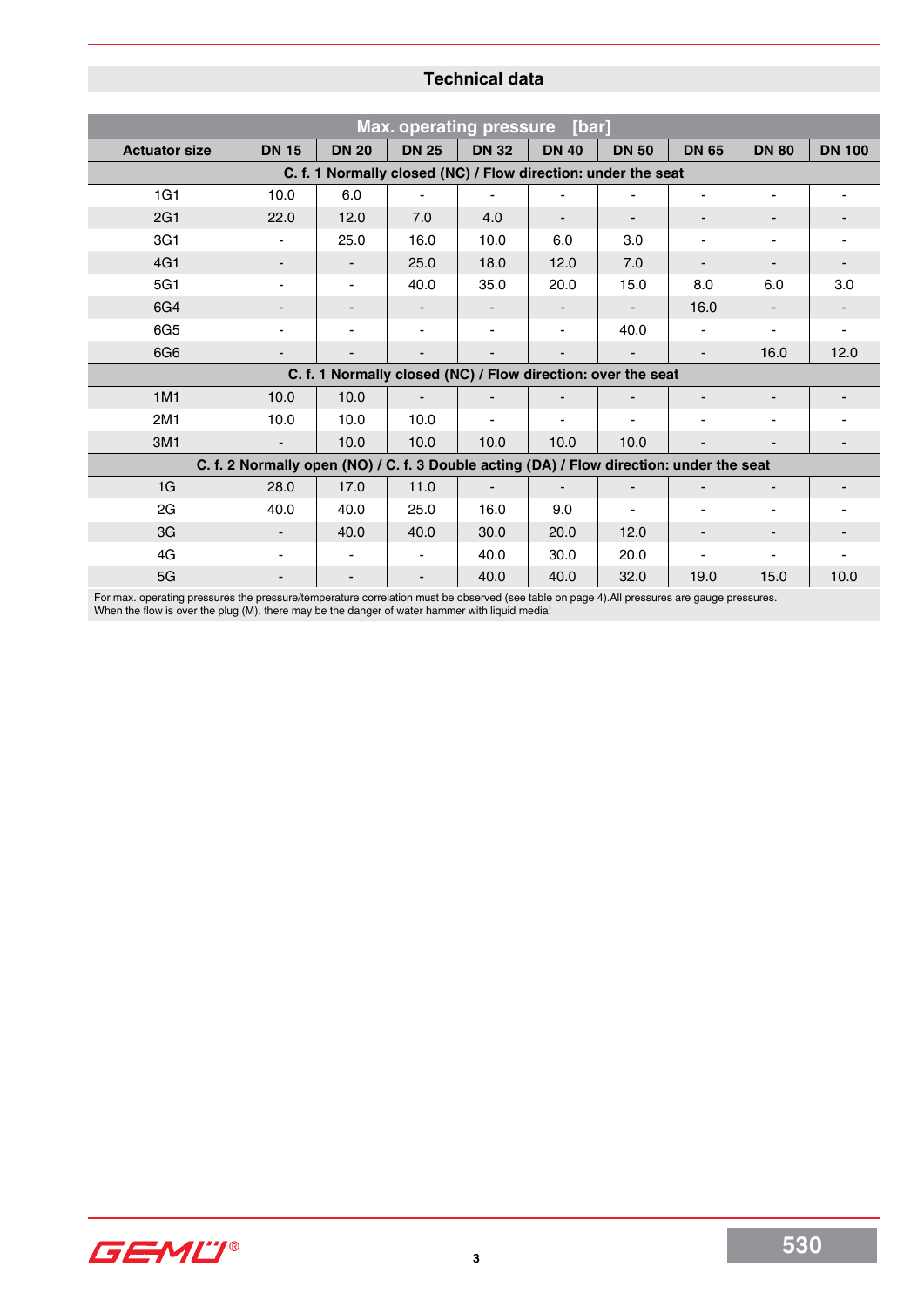### **Technical data**

| Kv values $\lceil m^3/h \rceil$ |              |              |              |              |              |              |              |              |               |
|---------------------------------|--------------|--------------|--------------|--------------|--------------|--------------|--------------|--------------|---------------|
| <b>Nominal size</b>             | <b>DN 15</b> | <b>DN 20</b> | <b>DN 25</b> | <b>DN 32</b> | <b>DN 40</b> | <b>DN 50</b> | <b>DN 65</b> | <b>DN 80</b> | <b>DN 100</b> |
|                                 | 4.6          | 8.0          | 13.0         | 22.0         | 35.0         | 50.0         | 90.0         | 127.0        | 200.0         |

Kv values determined acc. to DIN EN 60534. The Kv value data refers to control function 1 (NC) and the largest actuator for each nominal size. The Kv values for other product configurations (e.g. other connections or body materials) may differ.

| <b>Pressure / temperature correlation for globe valve bodies</b> |                 |           |                                                              |      |      |      |      |
|------------------------------------------------------------------|-----------------|-----------|--------------------------------------------------------------|------|------|------|------|
| <b>Connection</b>                                                | <b>Material</b> |           | Max. allowable operating pressures in bar at temperature °C* |      |      |      |      |
| code                                                             | code            | <b>RT</b> | 100                                                          | 150  | 200  | 250  | 300  |
| 8                                                                | 37              | 16.0      | 16.0                                                         | 14.5 | 13.4 | 12.7 | 11.8 |
| 10                                                               | 37              | 25.0      | 25.0                                                         | 22.7 | 21.0 | 19.8 | 18.5 |
| 11                                                               | 37              | 40.0      | 40.0                                                         | 36.3 | 33.7 | 31.8 | 29.7 |
| 39                                                               | 37              | 19.0      | 16.0                                                         | 14.8 | 13.6 | 12.0 | 10.2 |
| 8                                                                | 90              | 16.0      | 16.0                                                         | 15.5 | 14.7 | 13.9 | 11.2 |
| 39                                                               | 90              | 17.0      | 16.0                                                         | 14.8 | 13.9 | 12.1 | 10.2 |

**4**

 $*$  The valves can be used down to -10°C  $R =$  ROOM Temperature All pressures are gauge pressures. Pressure/temperature correlation for connection code 48: DN 15 - 40 see connection code 10, DN 50 see connection code 8.

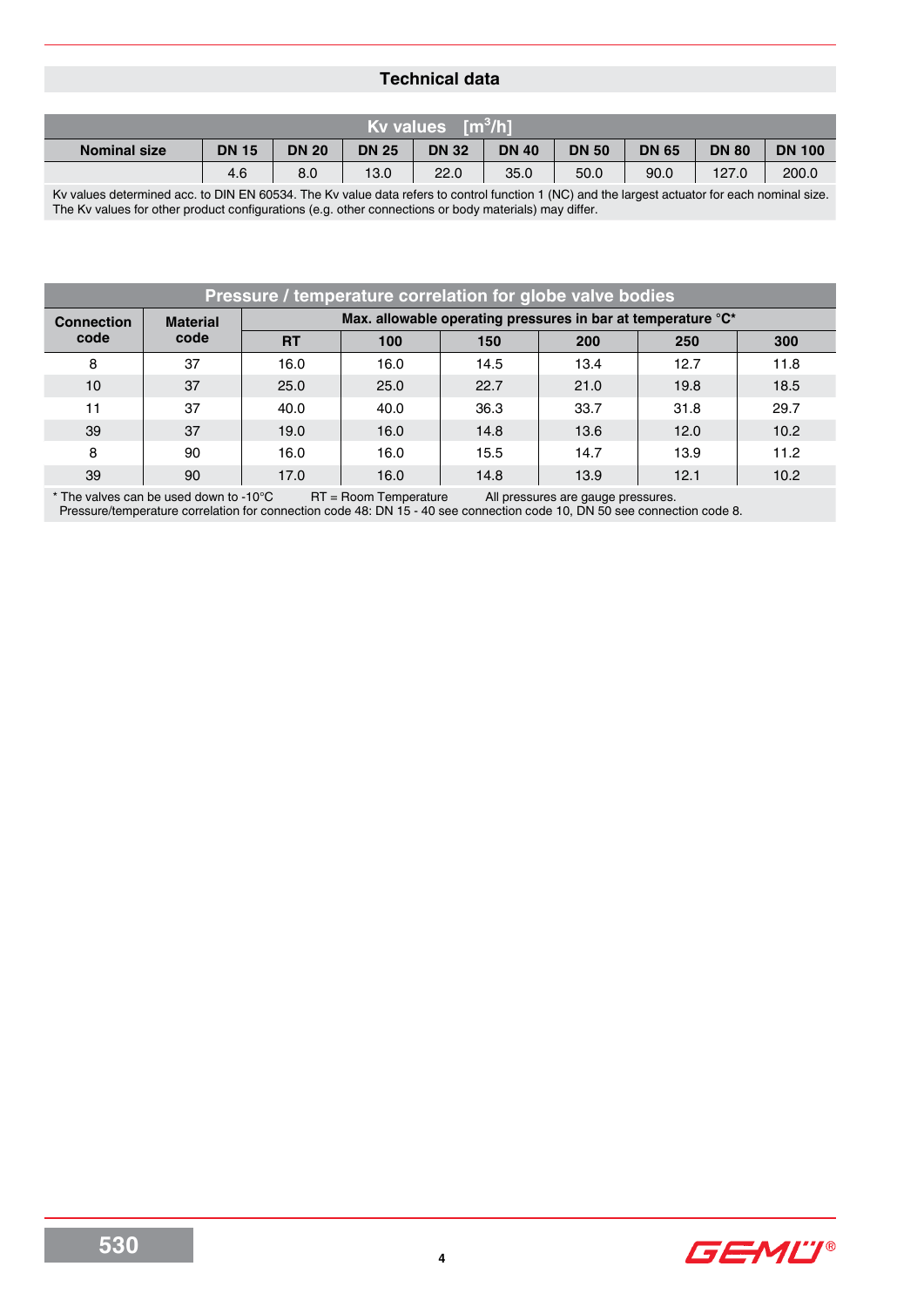#### **Operating pressure / Control pressure characteristics Control function 1: normally closed (NC) / Flow direction: over the seat**

#### **Actuator size 2M1 Actuator size 1M1 Actuator size 3M1** min. control pressure dependent on min. control pressure dependent on min. control pressure dependent on operating pressure operating pressure operating pressure 7 7 7 [bar] Control pressure [bar] Control pressure [bar] Control pressure [bar] Control pressure [bar] Control pressure [bar] 6 6 6 DN 20 Control pressure DN 25 rol pressure 5 rol pressure 5 rol pressure 5 DN 20 4 DN 15 4 4 DN 15 3 3 3 2 2 2 1 1 1  $\overline{0}$  $\mathbf{0}$  $\overline{0}$ 2 4 6 8 10 2 4 6 8 10 2 4 6 8 10 Operating pressure [bar] Operating pressure [bar] Operating pressure [bar]

#### **Operating pressure / Control pressure characteristics Control function 2: normally open (NO) / Control function 3: double acting (DA) Flow direction: under the seat**



GEMU®

DN 20

DN 25 DN 32 DN 40 DN 50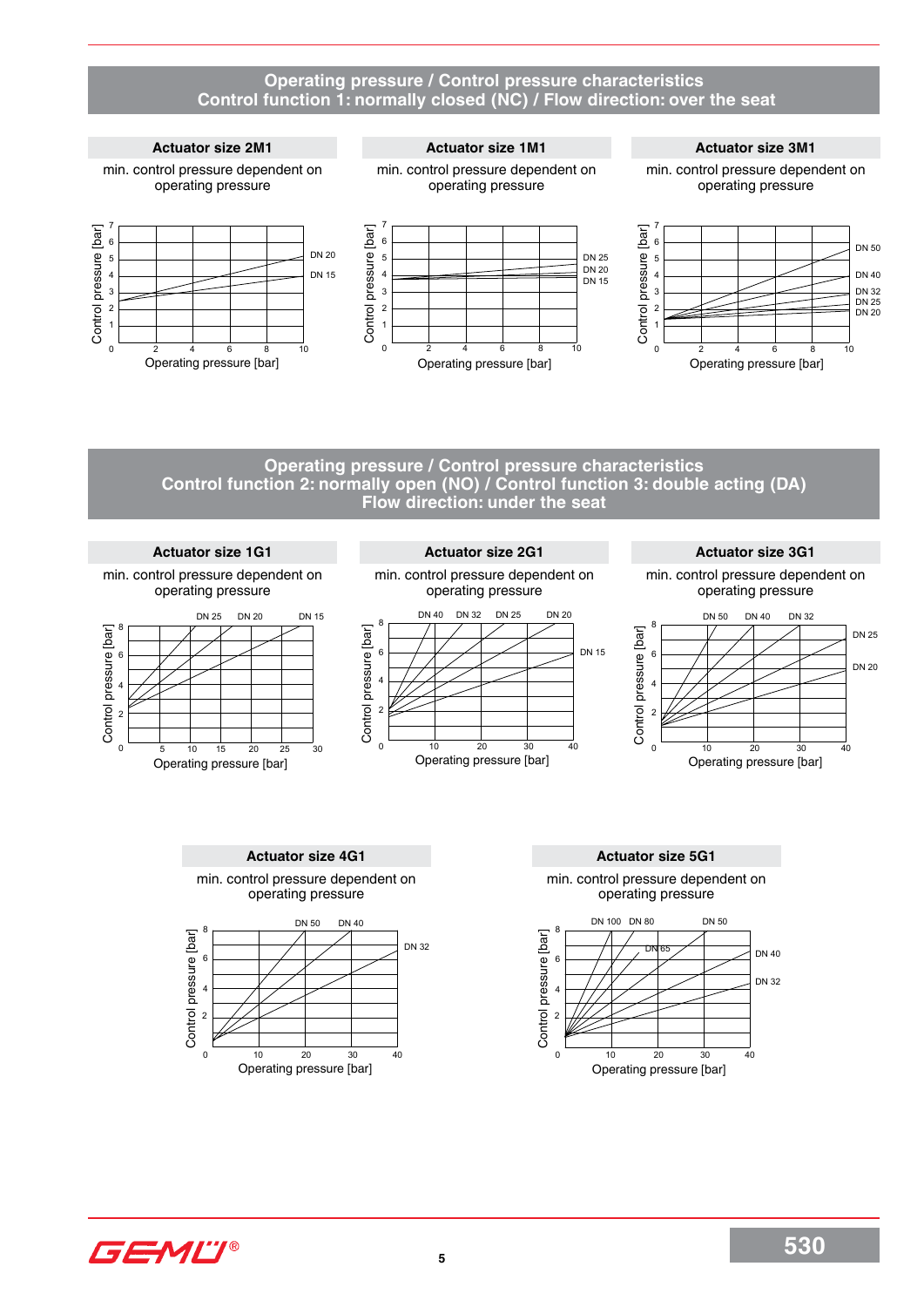## **Order data**

| Code |
|------|
|      |
|      |

| Code |
|------|
| 8    |
| 10   |
| 11   |
| 39   |
|      |
|      |

| <b>Actuator size</b> |                                               | Code           |
|----------------------|-----------------------------------------------|----------------|
| Actuator 1           | piston $\varnothing$ 42 mm                    | 1              |
| Actuator 2           | piston $\varnothing$ 60 mm                    | 2              |
| Actuator 3           | piston $\varnothing$ 80 mm                    | 3              |
| Actuator 4           | piston $\varnothing$ 100 mm                   | $\overline{4}$ |
| Actuator 5           | piston ø 130 mm                               | 5              |
| Actuator 6           | piston ø 234 mm                               | $6*$           |
|                      | * Valve body material 37, Control function 1, |                |

Flow direction: under the seat

| <b>Flow direction</b>       | <b>Code</b>      |
|-----------------------------|------------------|
| Flow under the seat         | G*               |
| Flow over the seat          | $M^{\star\star}$ |
| ** only control function NC |                  |



\* Preferred flow direction with incompressible liquid media to avoid "water hammer"

| Spring set              | Code    |
|-------------------------|---------|
| Standard Actuator 1 - 5 |         |
| Standard Actuator 6     | $3 - 6$ |

| <b>Control function</b> |      | Code  |
|-------------------------|------|-------|
| Normally closed         | (NC) |       |
| Normally open           | (NO) | ク*    |
| Double acting           | (DA) | $3^*$ |
| * actuator size 1 - 5   |      |       |

**Seat seal Code** PTFE 5 PTFE, glass fibre reinforced 5G

**Valve body material Code** 1.4408, Investment casting 37 EN-GJS-400-18-LT (GGG 40.3) SG iron 90

| Version                                   | Code  |
|-------------------------------------------|-------|
| Media temperature -10 to 210 $^{\circ}$ C | 2023* |
| * with actuator size 1 - 5                |       |

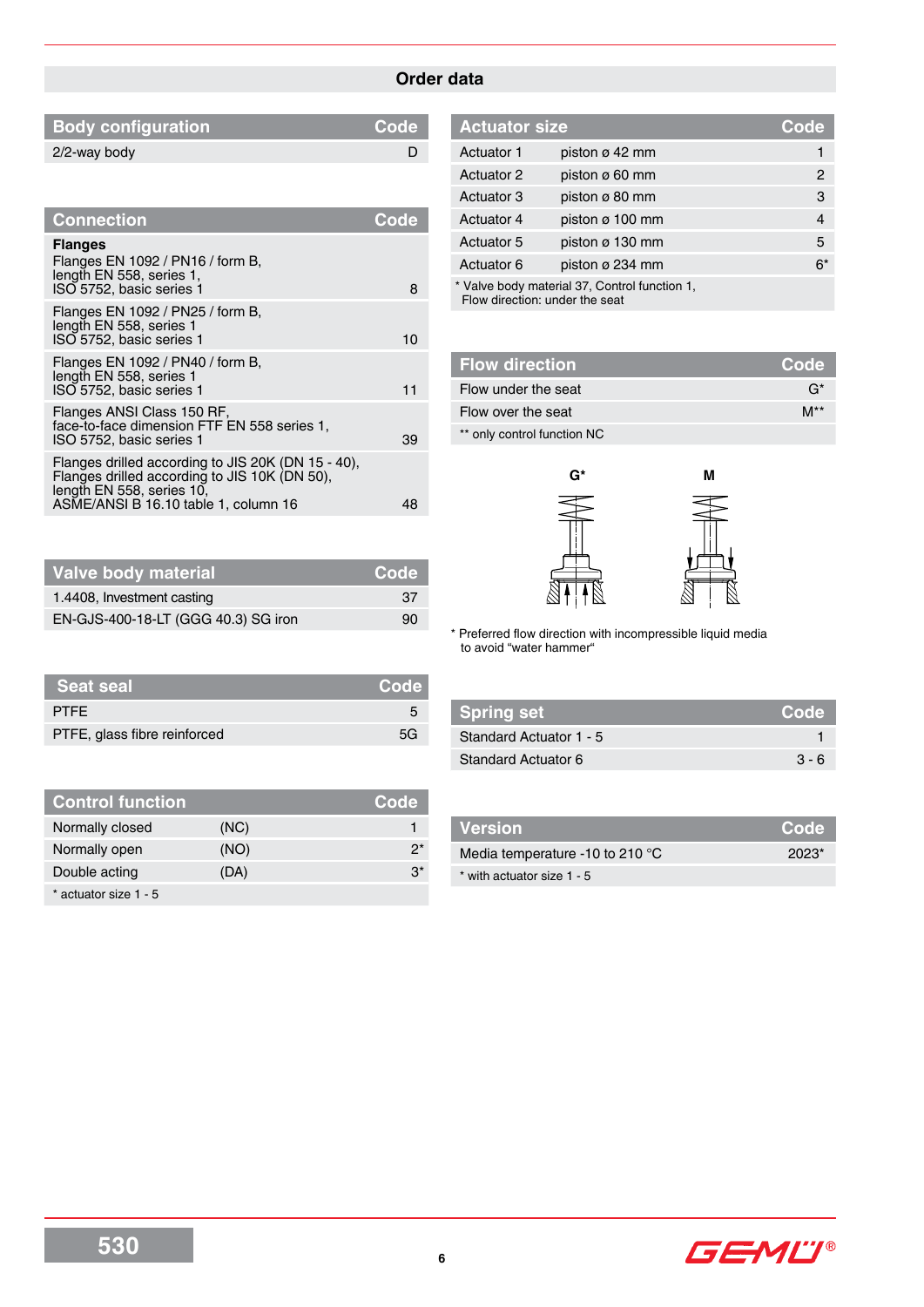| Order data                                                                                                             |      |
|------------------------------------------------------------------------------------------------------------------------|------|
|                                                                                                                        |      |
| Special version                                                                                                        | Code |
| Special version for oxygen (max. temperature 60 °C, max. operating pressure 10 bar),<br>Flow direction: under the seat |      |

| Order example              | 530 | 25 | D | 11 | 37 | 5 | $\overline{2}$ | G | 1 |   | S |
|----------------------------|-----|----|---|----|----|---|----------------|---|---|---|---|
| <b>Type</b>                | 530 |    |   |    |    |   |                |   |   |   |   |
| Nominal size               |     | 25 |   |    |    |   |                |   |   |   |   |
| Body configuration (code)  |     |    | D |    |    |   |                |   |   |   |   |
| Connection (code)          |     |    |   | 11 |    |   |                |   |   |   |   |
| Valve body material (code) |     |    |   |    | 37 |   |                |   |   |   |   |
| Seat seal (code)           |     |    |   |    |    | 5 |                |   |   |   |   |
| Control function (code)    |     |    |   |    |    |   |                |   |   |   |   |
| Actuator size (code)       |     |    |   |    |    |   | $\overline{2}$ |   |   |   |   |
| Flow direction (code)      |     |    |   |    |    |   |                | G |   |   |   |
| Spring set (code)          |     |    |   |    |    |   |                |   |   |   |   |
| Version (code)             |     |    |   |    |    |   |                |   |   | - |   |
| Special version (code)     |     |    |   |    |    |   |                |   |   |   | S |

## **Version for food contact**

For food contact, the product must be ordered with the following ordering options:

Seat seal code 5, 5G

Valve body material code 37

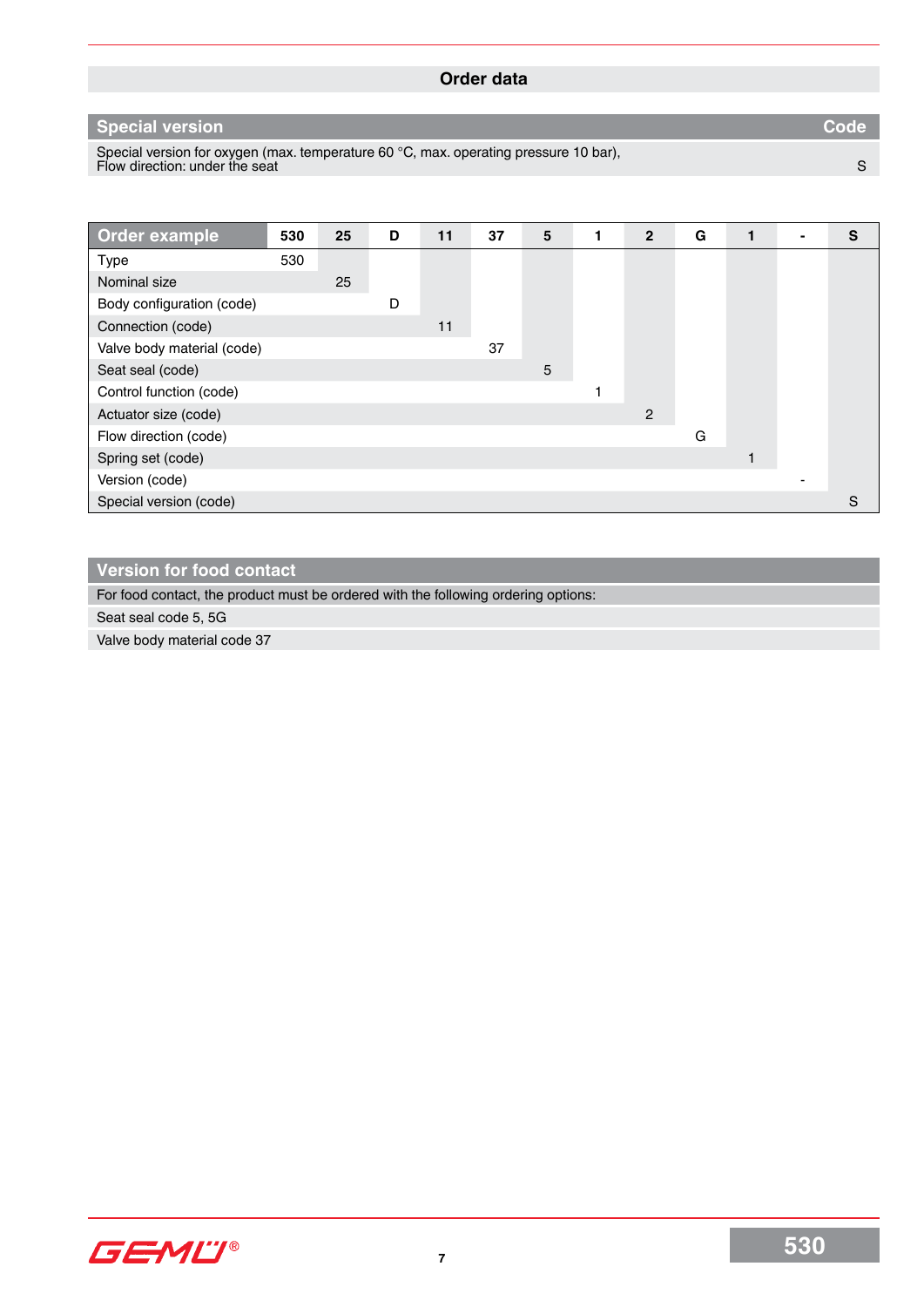## **Actuator dimensions / Installation dimensions [mm]**

| <b>Actuator dimensions</b> |     |         |         |                  |  |  |  |  |  |  |  |
|----------------------------|-----|---------|---------|------------------|--|--|--|--|--|--|--|
| <b>Actuator size</b>       | øΒ  | M       | A4 max* | G                |  |  |  |  |  |  |  |
|                            | 46  | M16x1   | 12      | G <sub>1/8</sub> |  |  |  |  |  |  |  |
| $\mathbf{2}$               | 63  | M16x1   | 22      | G 1/8            |  |  |  |  |  |  |  |
| 3                          | 84  | M16x1   | 28      | G <sub>1/4</sub> |  |  |  |  |  |  |  |
| $\overline{4}$             | 104 | M22x1.5 | 32      | G <sub>1/4</sub> |  |  |  |  |  |  |  |
| 5                          | 135 | M22x1.5 | 41      | G <sub>1/4</sub> |  |  |  |  |  |  |  |
| 6                          | 240 | M26x1.5 | 40      | $G_1/4$          |  |  |  |  |  |  |  |

\* dependent on nominal sizes

|                                          | Installation dimensions / weight of valve, connection code 8, 10, 39, 48 |                                   |                |                          |                                   |                          |                                           |                          |                                    |                                           |                |                          |                |
|------------------------------------------|--------------------------------------------------------------------------|-----------------------------------|----------------|--------------------------|-----------------------------------|--------------------------|-------------------------------------------|--------------------------|------------------------------------|-------------------------------------------|----------------|--------------------------|----------------|
| <b>Actuator size 1</b><br>$\sigma$ 42 mm |                                                                          | <b>Actuator size 2</b><br>ø 60 mm |                |                          | <b>Actuator size 3</b><br>ø 80 mm |                          | <b>Actuator size 4</b><br>$\sigma$ 100 mm |                          | <b>Actuator size 5</b><br>ø 130 mm | <b>Actuator size 6</b><br>$\sigma$ 234 mm |                |                          |                |
| <b>DN</b>                                | SW <sub>1</sub><br>metric                                                | <b>CT</b>                         | Weight<br>[kg] | <b>CT</b>                | Weight<br>[kg]                    | <b>CT</b>                | Weight<br>[kg]                            |                          | Weight<br>[kg]                     | <b>CT</b>                                 | Weight<br>[kg] | <b>CT</b>                | Weight<br>[kg] |
| 15                                       | 36                                                                       | 167                               | 3.1            | 213                      | 3.2                               | $\overline{\phantom{a}}$ |                                           |                          |                                    |                                           |                |                          |                |
| 20                                       | 41                                                                       | 174                               | 3.8            | 220                      | 4.0                               | $\overline{\phantom{a}}$ |                                           | $\blacksquare$           | $\blacksquare$                     |                                           |                | $\overline{\phantom{0}}$ |                |
| 25                                       | 46                                                                       | $\overline{\phantom{0}}$          | $\blacksquare$ | 231                      | 4.8                               | 247                      | 5.5                                       | 285                      | 6.9                                |                                           |                |                          |                |
| 32                                       | 55                                                                       | $\overline{\phantom{0}}$          |                | 236                      | 6.6                               | 252                      | 7.3                                       | 290                      | 8.7                                | 317                                       | 11.8           | $\overline{\phantom{0}}$ |                |
| 40                                       | 60                                                                       | $\overline{\phantom{0}}$          |                | $\overline{\phantom{0}}$ | $\overline{\phantom{a}}$          | 263                      | 8.4                                       | 301                      | 9.8                                | 328                                       | 12.9           | $\blacksquare$           |                |
| 50                                       | 55                                                                       | ٠                                 |                | $\blacksquare$           | $\overline{\phantom{0}}$          | 271                      | 10.7                                      | 309                      | 12.1                               | 336                                       | 15.2           | $\blacksquare$           |                |
| 65                                       | 75                                                                       | $\overline{\phantom{0}}$          |                |                          | $\overline{\phantom{0}}$          |                          |                                           | $\overline{\phantom{0}}$ | $\overline{\phantom{0}}$           | 359                                       | 20.4           | 375                      | 35.0           |
| 80                                       | 75                                                                       | $\blacksquare$                    |                | $\overline{\phantom{0}}$ | $\blacksquare$                    | $\overline{\phantom{a}}$ |                                           | $\blacksquare$           | ٠                                  | 379                                       | 23.1           | 387                      | 41.0           |
| 100                                      | 75                                                                       | $\overline{\phantom{0}}$          |                | -                        | $\overline{\phantom{0}}$          |                          |                                           | $\overline{\phantom{0}}$ |                                    | 400                                       | 29.0           | 408                      | 48.0           |





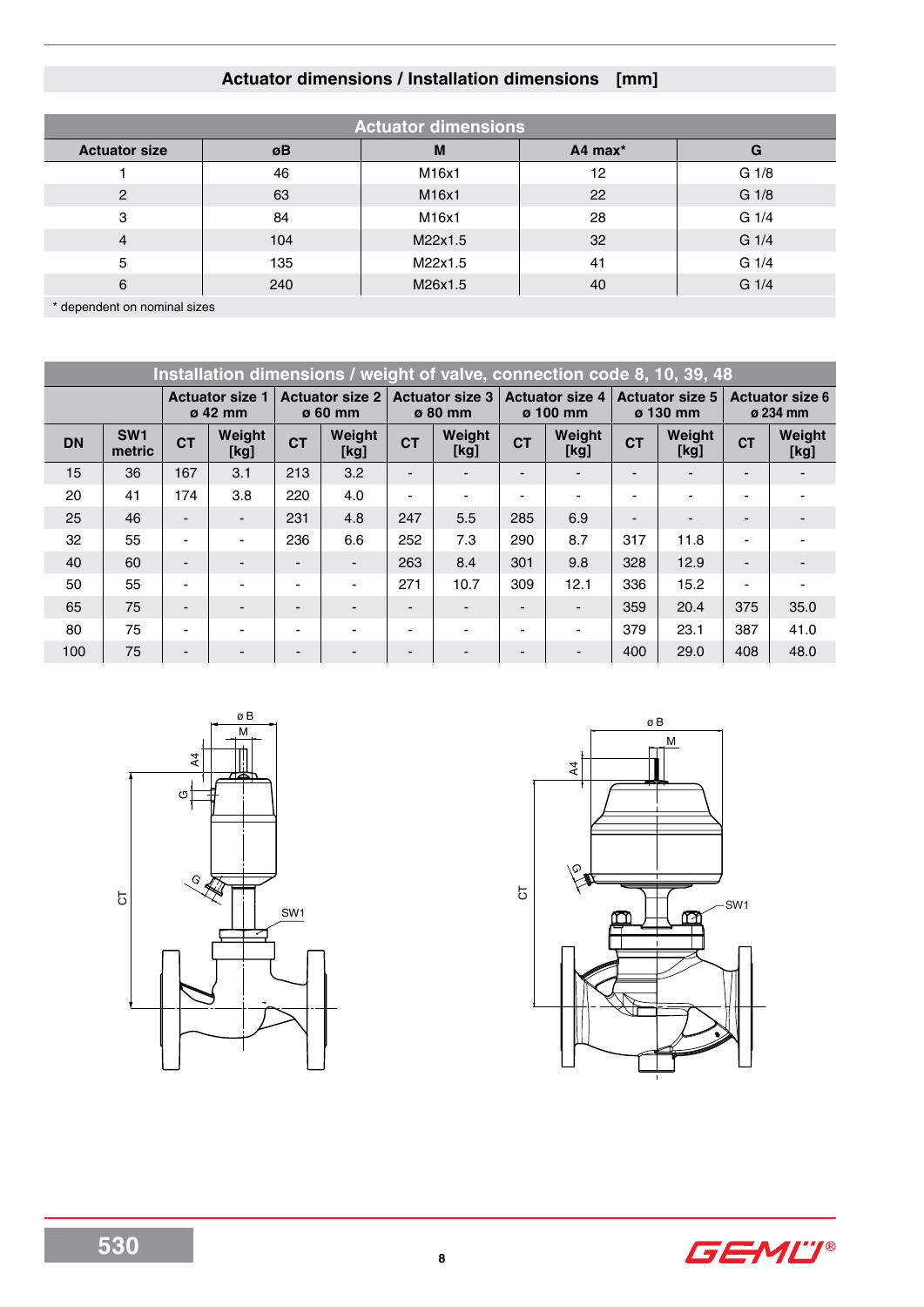|                                          | Installation dimensions / weight of valve, connection code 11 |                          |                          |           |                                          |                                   |                |                                           |                          |                                           |                |                                           |                |  |
|------------------------------------------|---------------------------------------------------------------|--------------------------|--------------------------|-----------|------------------------------------------|-----------------------------------|----------------|-------------------------------------------|--------------------------|-------------------------------------------|----------------|-------------------------------------------|----------------|--|
| <b>Actuator size 1</b><br>$\sigma$ 42 mm |                                                               |                          |                          |           | <b>Actuator size 2</b><br>$\sigma$ 60 mm | <b>Actuator size 3</b><br>ø 80 mm |                | <b>Actuator size 4</b><br>$\sigma$ 100 mm |                          | <b>Actuator size 5</b><br>$\sigma$ 130 mm |                | <b>Actuator size 6</b><br>$\alpha$ 234 mm |                |  |
| <b>DN</b>                                | SW <sub>1</sub><br>metric                                     | <b>CT</b>                | Weight<br>[kg]           | <b>CT</b> | Weight<br>[kg]                           | <b>CT</b>                         | Weight<br>[kg] | <b>CT</b>                                 | Weight<br>[kg]           | <b>CT</b>                                 | Weight<br>[kg] | <b>CT</b>                                 | Weight<br>[kg] |  |
| 15                                       | 36                                                            | 167                      | 3.1                      | 213       | 3.2                                      | $\overline{\phantom{a}}$          |                | -                                         | $\overline{\phantom{0}}$ |                                           | -              | $\overline{\phantom{0}}$                  |                |  |
| 20                                       | 41                                                            | 174                      | 3.8                      | 220       | 4.0                                      | $\overline{\phantom{0}}$          |                |                                           |                          |                                           |                |                                           |                |  |
| 25                                       | 46                                                            | $\blacksquare$           | $\blacksquare$           | 231       | 4.8                                      | 247                               | 5.5            | 285                                       | 6.9                      |                                           |                | $\overline{\phantom{0}}$                  |                |  |
| 32                                       | 55                                                            | $\overline{\phantom{0}}$ | $\overline{\phantom{0}}$ | 236       | 6.6                                      | 252                               | 7.3            | 290                                       | 8.7                      | 317                                       | 11.8           | $\overline{\phantom{0}}$                  |                |  |
| 40                                       | 60                                                            | $\blacksquare$           | $\overline{\phantom{0}}$ |           | $\blacksquare$                           | 263                               | 8.4            | 301                                       | 9.8                      | 328                                       | 12.9           | $\blacksquare$                            |                |  |
| 50                                       | 55                                                            | $\overline{\phantom{0}}$ |                          |           | $\blacksquare$                           | 283                               | 10.7           | 321                                       | 12.1                     | 348                                       | 15.2           | 362                                       | 34.0           |  |

# **Actuator dimensions / Installation dimensions [mm]**





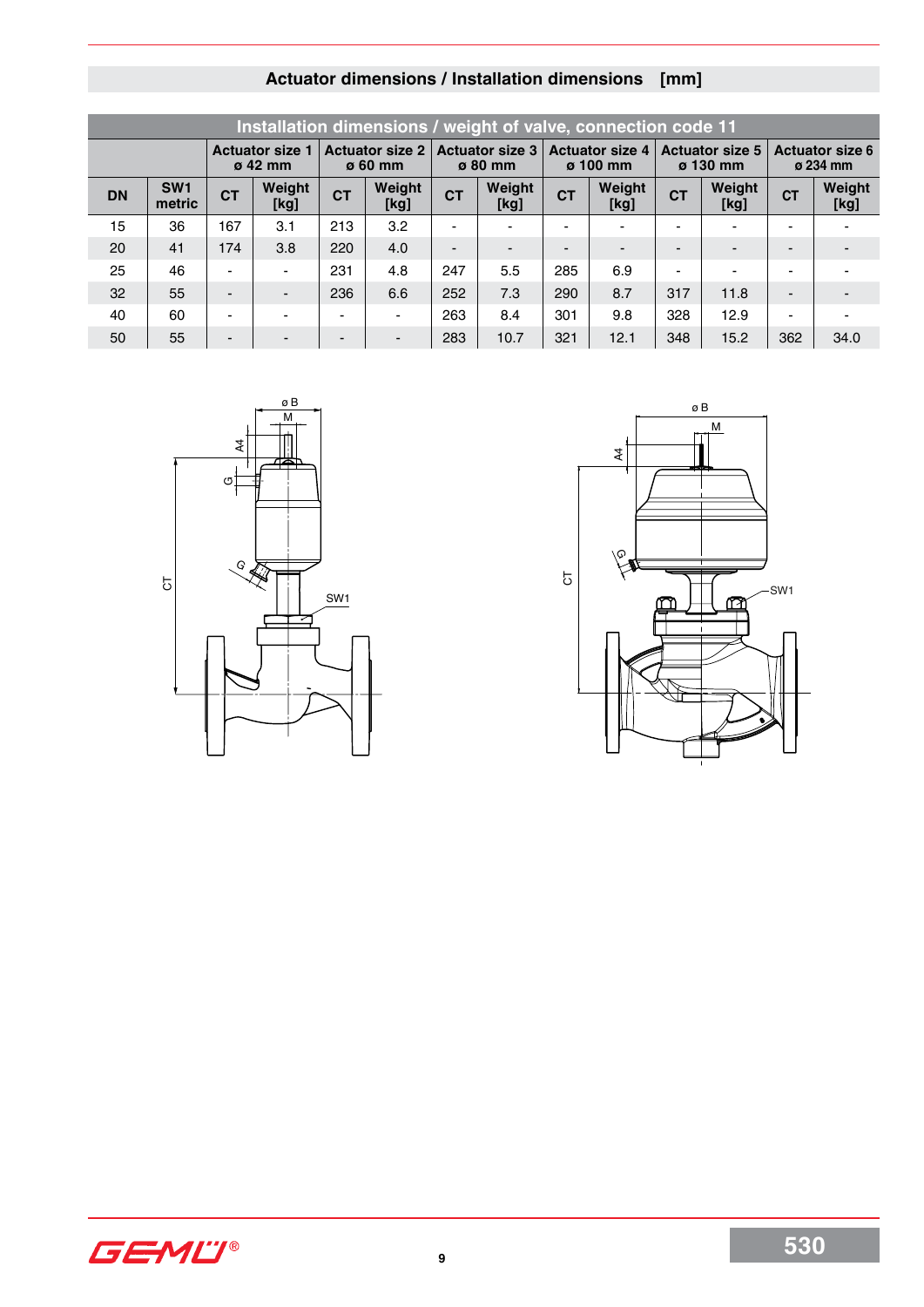## **Body dimensions [mm]**

|           | <b>Flanges, connection code 8</b><br>Valve body material 1.4408 (code 37), EN-GJS-400-18-LT (code 90) |            |                         |                          |                          |                    |            |                         |     |            |        |  |  |  |  |
|-----------|-------------------------------------------------------------------------------------------------------|------------|-------------------------|--------------------------|--------------------------|--------------------|------------|-------------------------|-----|------------|--------|--|--|--|--|
|           |                                                                                                       |            | <b>Material code 37</b> |                          |                          |                    |            | <b>Material code 90</b> |     |            | Weight |  |  |  |  |
| <b>DN</b> | Number of<br><b>bolts</b>                                                                             | <b>FTF</b> | øD                      | øΚ                       | $\sigma L$               | Number of<br>bolts | <b>FTF</b> | øD                      | øK  | $\sigma L$ | [kg]   |  |  |  |  |
| 15        | $\overline{\phantom{0}}$                                                                              |            | -                       | -                        | $\blacksquare$           | 4                  | 130        | 95                      | 65  | 14         | 2.2    |  |  |  |  |
| 20        | $\blacksquare$                                                                                        |            |                         | $\overline{\phantom{0}}$ | $\overline{\phantom{a}}$ | 4                  | 150        | 105                     | 75  | 14         | 3.0    |  |  |  |  |
| 25        | -                                                                                                     |            |                         |                          | $\overline{\phantom{0}}$ | $\overline{4}$     | 160        | 115                     | 85  | 14         | 3.7    |  |  |  |  |
| 32        | ÷                                                                                                     |            |                         | ۰                        | $\blacksquare$           | 4                  | 180        | 140                     | 100 | 18         | 5.3    |  |  |  |  |
| 40        | $\overline{\phantom{0}}$                                                                              |            |                         |                          | $\blacksquare$           | $\overline{4}$     | 200        | 150                     | 110 | 18         | 6.3    |  |  |  |  |
| 50        | $\overline{4}$                                                                                        | 230        | 165                     | 125                      | 18                       | 4                  | 230        | 165                     | 125 | 18         | 8.4    |  |  |  |  |
| 65        | $\overline{4}$                                                                                        | 290        | 185                     | 145                      | 18                       | $\overline{4}$     | 290        | 185                     | 145 | 18         | 12.7   |  |  |  |  |
| 80        | 8                                                                                                     | 310        | 200                     | 160                      | 18                       | 8                  | 310        | 200                     | 160 | 18         | 15.4   |  |  |  |  |
| 100       | 8                                                                                                     | 350        | 220                     | 180                      | 18                       | 8                  | 350        | 220                     | 180 | 18         | 23.0   |  |  |  |  |

For materials see overview on page 9





DN 15 - 50 65 - 100

|           | Flanges, connection code 10, 11, 48<br>Valve body material 1.4408 (code 37) |                                                                                     |     |                          |                          |            |     |     |            |                |     |        |                          |      |
|-----------|-----------------------------------------------------------------------------|-------------------------------------------------------------------------------------|-----|--------------------------|--------------------------|------------|-----|-----|------------|----------------|-----|--------|--------------------------|------|
|           |                                                                             | <b>Connection code 11</b><br><b>Connection code 10</b><br><b>Connection code 48</b> |     |                          |                          |            |     |     |            |                |     | Weight |                          |      |
| <b>DN</b> | Number of<br><b>bolts</b>                                                   | <b>FTF</b>                                                                          | øD  | øΚ                       | øΓ                       | <b>FTF</b> | øD  | øK  | $\sigma$ L | <b>FTF</b>     | øD  | øK     | øΓ                       | [kg] |
| 15        | 4                                                                           | -                                                                                   |     |                          | $\blacksquare$           | 130        | 95  | 65  | 14         | 108            | 95  | 70     | 15                       | 2.2  |
| 20        | $\overline{4}$                                                              | -                                                                                   |     | $\overline{\phantom{0}}$ | $\overline{\phantom{0}}$ | 150        | 105 | 75  | 14         | 117            | 100 | 75     | 15                       | 3.0  |
| 25        | 4                                                                           |                                                                                     |     |                          | $\overline{\phantom{a}}$ | 160        | 115 | 85  | 14         | 127            | 125 | 90     | 19                       | 3.7  |
| 32        | $\overline{4}$                                                              | 180                                                                                 | 140 | 100                      | 18                       | 180        | 140 | 100 | 18         | $\blacksquare$ |     |        | $\overline{\phantom{a}}$ | 5.3  |
| 40        | 4                                                                           | 200                                                                                 | 50  | 110                      | 18                       | 200        | 150 | 110 | 18         | 165            | 140 | 105    | 19                       | 6.3  |
| 50        | 4                                                                           | -                                                                                   |     | -                        | $\overline{\phantom{0}}$ | 230        | 165 | 125 | 18         | 203            | 155 | 120    | 19                       | 8.4  |

For materials see overview on page 9



DN 15 - 50 code 48 DN 15 - 40 code 11



DN 50 code 11